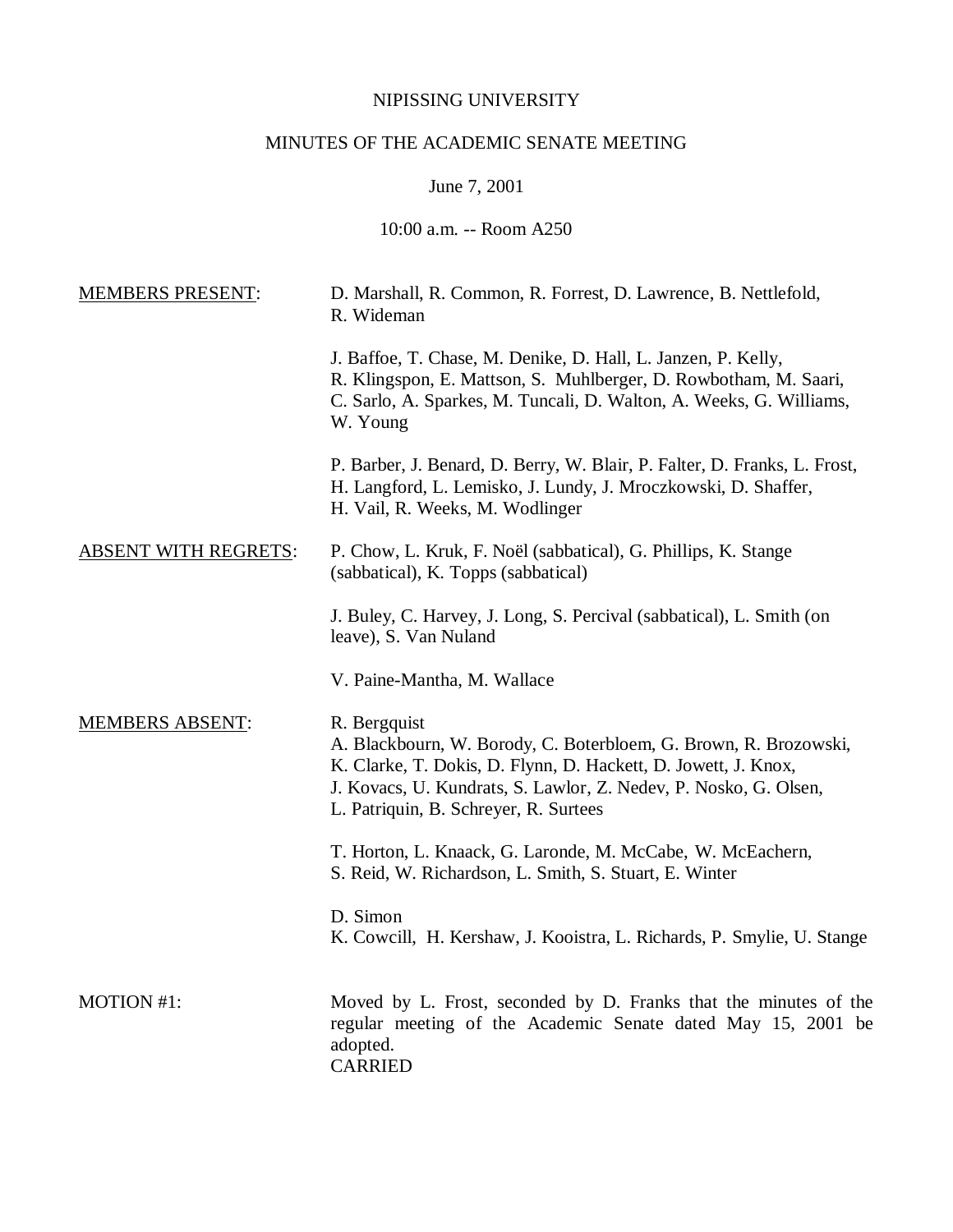#### ANNOUNCEMENTS

The President announced the recent decisions of the Consolidated Committee and reported that Dr. Reid was promoted to the rank of Associate Professor, as well as Dr. Boterbloem and Dr. Wideman who also were reappointed with tenure. Dr. Marshall introduced honorary degree recipient, Dr. Allister Richardson and his wife Pansy from Anguilla, British West Indies. The President wished all a wonderful summer and thanked everyone for their work throughout the year.

Special guests introduced were Dr. Klaus-Dieter Fehse, Professor of English Language and Literature and Johannes Lebfromm, Director International Office from Freiburg Pedagogical University in Germany. They expressed a keen interest in intensifying and consolidating the exchange agreement link with Nipissing University. Their university has 4000 students and partners with over 50 other institutions world-wide. Senate was informed that six students from Germany had attended Nipissing University and it is hoped that the German university will soon receive Nipissing students.

Dr. Forrest stated that the Executive Administration and other administrators would attend a Retreat June 11-13 in Bracebridge to discuss recruitment and retention. He announced that the new Dean of Arts and Science, Andrew Dean, would commence his duties on July 1. Dr. Forrest requested that faculty participate in the new student orientation session and Frosh Week activities. It was announced that the Board of Governors had approved the departmental structure and chairs for the Faculty of Arts and Science. Dr. Forrest asked senators to inform the Dean of the names of faculty members who had been elected as chairs of the nine departments.

Dr. Common informed Senate of two pending initiatives that are currently at the preliminary discussion stage. There is the possibility of a partnership between Nipissing's Faculty of Education and Wilfrid Laurier's Brantford campus to offer a concurrent Education program. The Dean explained that graduates would receive a Bachelor of Contemporary Studies from Wilfrid Laurier and a BEd degree from Nipissing. The Faculty will discuss and review in September. Another current issue is the College of Teachers policy requiring criminal record checks to be done after a student graduates, but before he/she receives certification from the College of Teachers. However, Nipissing cannot send students to school boards without a reference check. Several boards are very concerned about the potential risk of exposing their students to someone who is later disqualified from receiving COT certification because of criminal activity. It was noted that the criminal record check is valid for two years.

Dr. Muhlberger stated that eight sets of APT reports had been distributed for consideration under New Business. This represented a duplication of the same information made available in the Dean's office.

The Speaker reminded senators of the Convocation ceremonies and asked faculty to confirm their attendance with the President's office.

Executive Committee

MOTION #2: Moved by R. Forrest, seconded by S. Muhlberger that the Report of the Executive Committee dated May 22, 2001 be received. CARRIED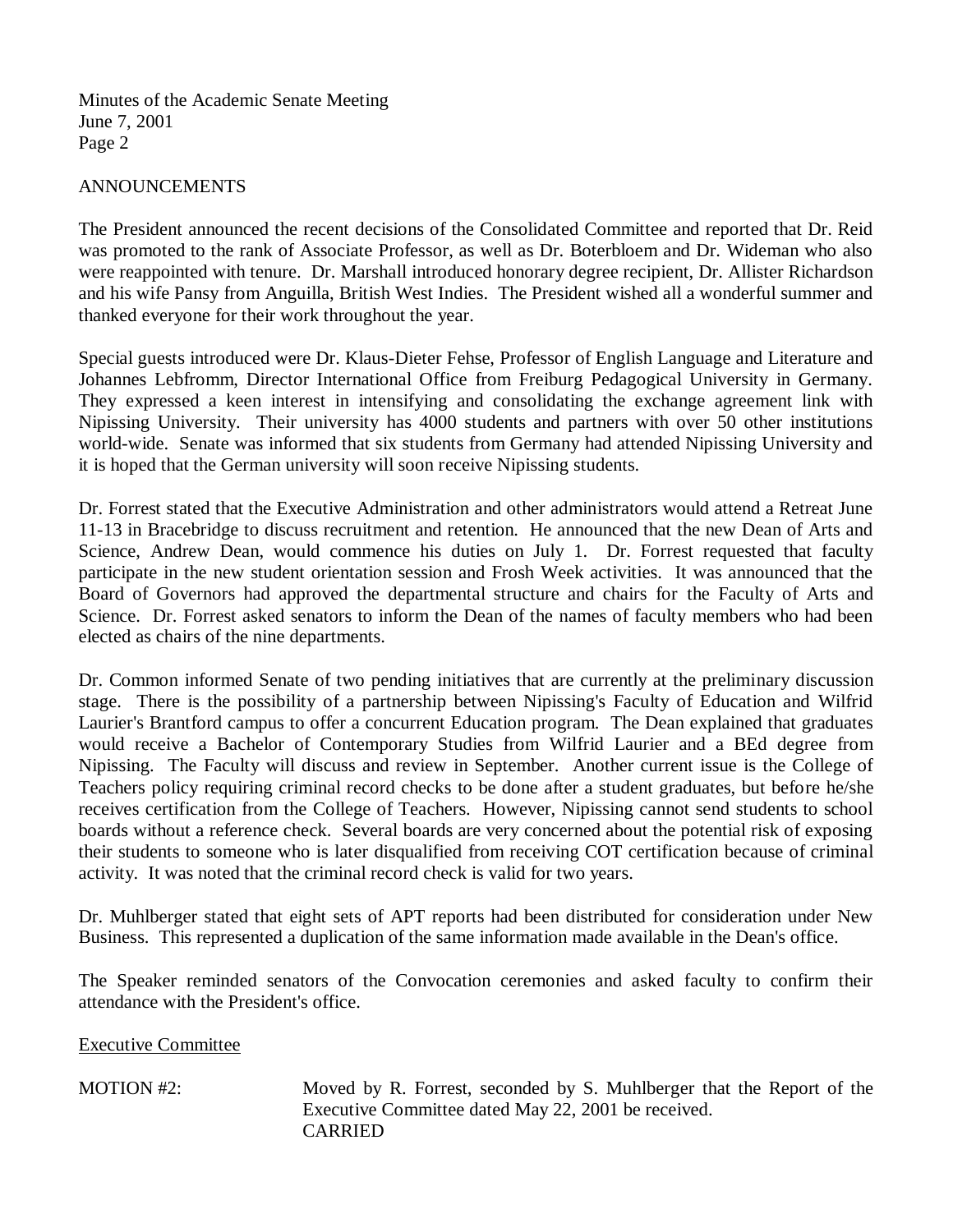MOTION #3: Moved by D. Marshall, seconded by R. Forrest that the Report of the Senate Executive Committee dated May 31, 2001 be received. CARRIED

University Curriculum Committee

MOTION #4: Moved by R. Forrest, seconded by L. Lemisko that the Report of the University Curriculum Committee dated May 28, 2001 be received. CARRIED

MOTION #5: Moved by R. Forrest, seconded by H. Langford that Senate consider Motions 2, 9, 11, 13, 14, 15, 16, 17, 18, 19, 20, 21, 22, 23, 24, 25, 26, 27, 28 and 35 of the Curriculum Committee Report dated May 28, 2001, as one omnibus motion. CARRIED

> Motion #2: That the Senate document entitled "Senate Academic Regulations and Policies September 2000" be amended to modify ADMN 1156E Introductory Professional Skills and Processes as outlined.

> Motion #9: That the Senate document entitled "Senate Academic Regulations and Policies September 2000" be amended to modify NURS 4008E Clinical Practicum - Preceptorship to NURS 4027E Clinical Practicum -Preceptorship.

> Motion #11: That the Senate document entitled "Senate Academic Regulations and Policies September 2000" be amended modify NURS 3006E Therapeutic Relationships to NURS 2007E Therapeutic Relationships, as outlined.

> Motion #13: That the Senate document entitled "Senate Academic Regulations and Policies September 2000" be amended to modify NURS 3016E Nursing Across the Life Span to NURS 2017E Nursing Across the Life Span as outlined.

> Motion #14: That the Senate document entitled "Senate Academic Regulations and Policies September 2000" be amended to modify NURS 2017E Family Nursing in the Community to NURS 3016E Family Nursing, as outlined.

> Motion #15: That the Senate document entitled "Senate Academic Regulations and Policies September 2000" be amended to modify NURS 2027E Clinical Practicum - Family Nursing to NURS 3026E Clinical Practicum - Family Nursing in Diverse Settings, as outlined.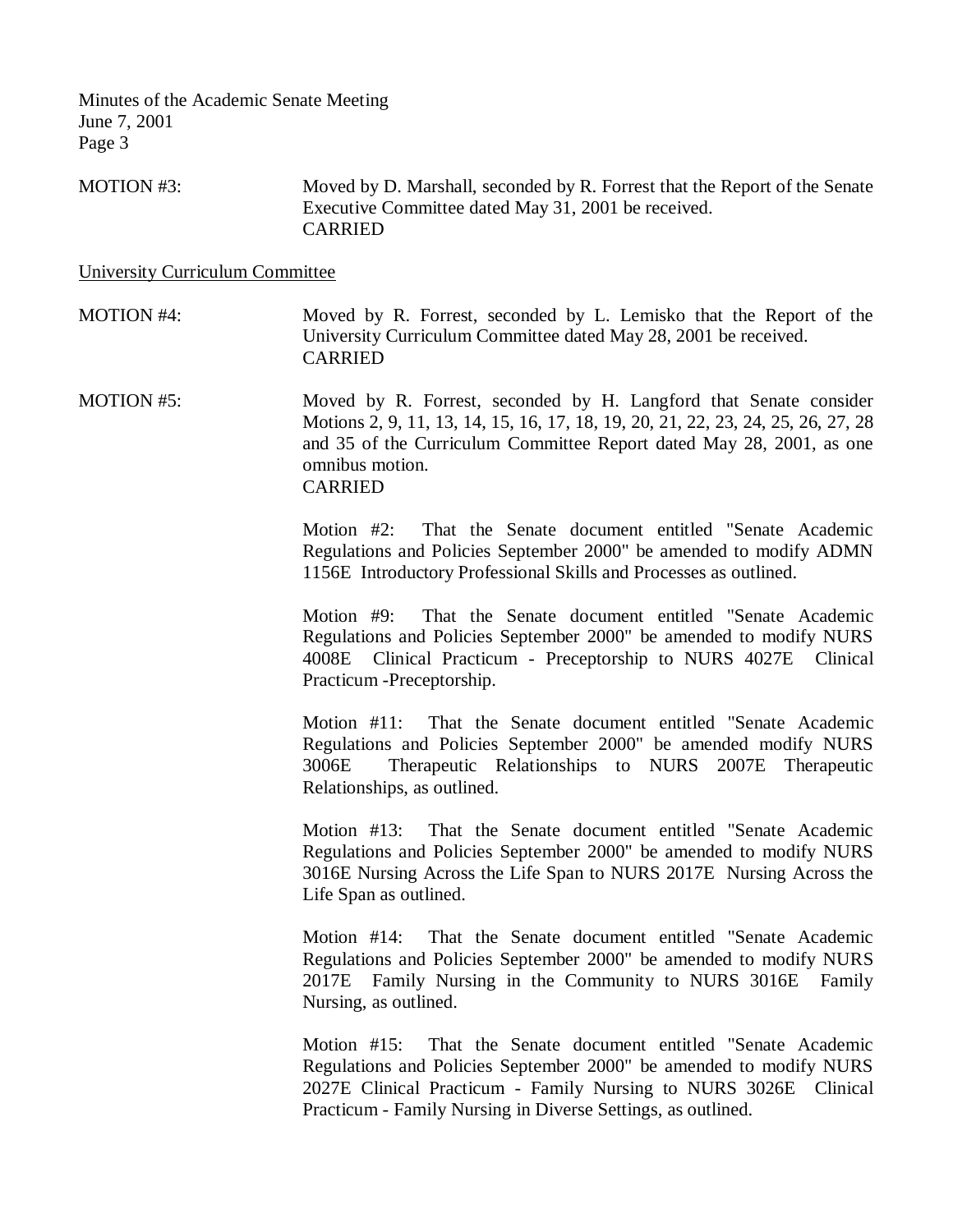> Motion #16: That the Senate document entitled "Senate Academic Regulations and Policies September 2000" be amended to modify NURS 3026E Clinical Practicum - Nursing in Specialized Settings to NURS 2027E Clinical Practicum - Nursing in Specialized Settings as outlined.

> Motion #17: That the Senate document entitled "Senate Academic Regulations and Policies September 2000" be amended to modify NURS 3017E Complex Health Challenges to NURS 4036E Complex Health Challenges as outlined.

> Motion #18: That the Senate document entitled "Senat4 Academic Regulations and Policies September 2000" be amended to modify NURS 4026E Clinical Practicum - Advanced Nursing Practice.

> Motion #19: That the Senate document entitled "Senate Academic Regulations and Policies September 2000" be amended to modify NURS 1027E Clinical Practicum - Nursing Older Adults as outlined.

> Motion #20: That the Senate document entitled "Senate Academic Regulations and Policies September 2000" be amended to modify NURS 2026E Clinical Practicum - Nursing in the Acute Care Setting.

> Motion #21: That the Senate document entitled "Senate Academic Regulations and Policies September 2000" be amended to modify NURS 3027E Clinical Practicum - Nursing Community and Populations.

> Motion #22: That the Senate document entitled "Senate Academic Regulations and Policies September 2000" be amended to modify NURS 2006E Health Assessment.

> Motion #23: That the Senate document entitled "Senate Academic Regulations and Policies September 2000" be amended to modify NURS 2016E Health Challenges.

> Motion #24: That the Senate document entitled "Senate Academic Regulations and Policies September 2000" be amended to modify NURS 3007E Community Health Nursing.

> Motion #25: That the Senate document entitled "Senate Academic Regulations and Policies September 2000" be amended to modify NURS 4006E Nursing Informatics.

> Motion #26: That the Senate document entitled "Senate Academic Regulations and Policies September 2000" be amended to modify NURS 4007E Leadership and Management in Nursing.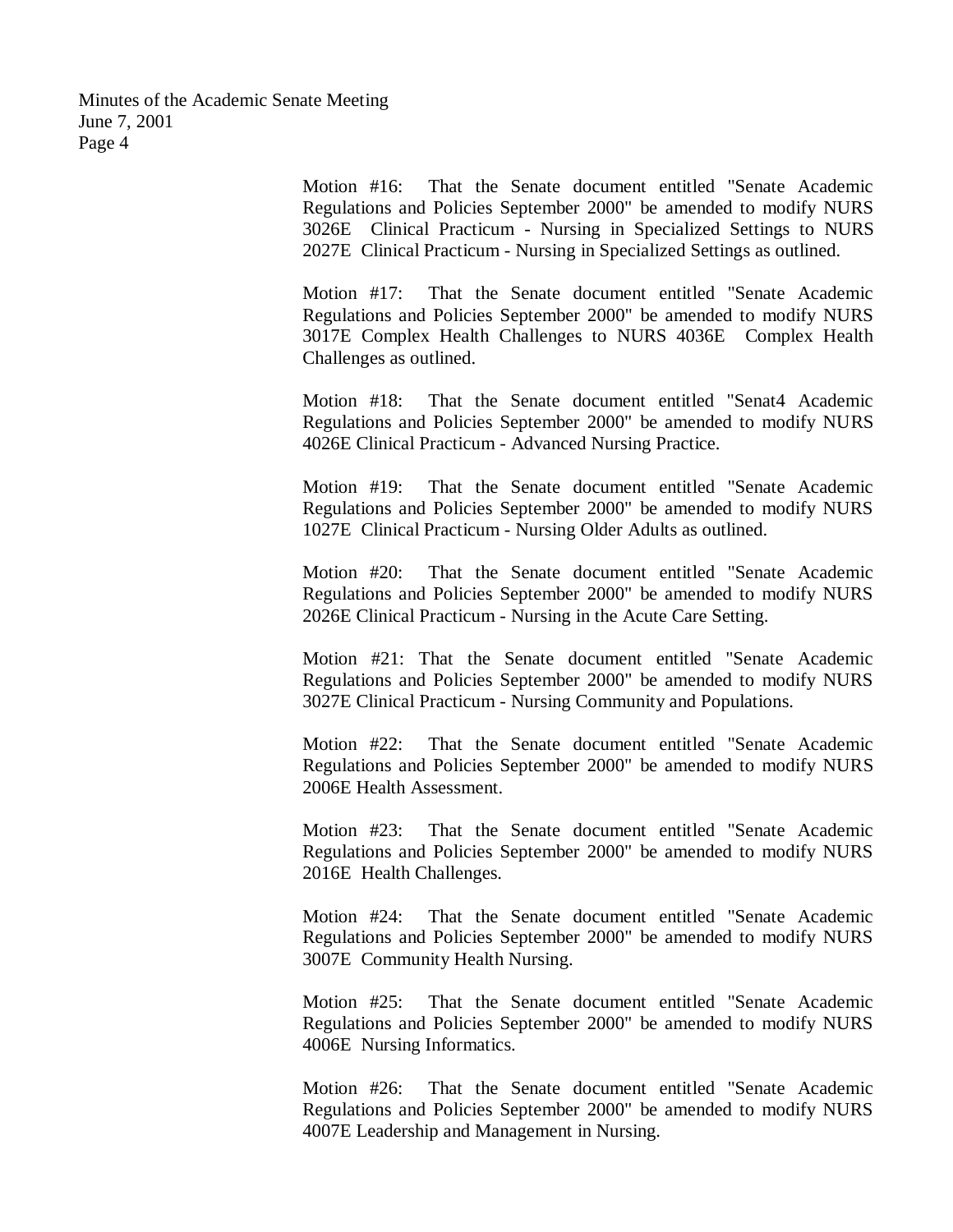|                   | Motion $#27$ :<br>That the Senate document entitled "Senate Academic<br>Regulations and Policies September 2000" be amended to modify NURS<br>4016E Research in Nursing and Health.                                                                            |
|-------------------|----------------------------------------------------------------------------------------------------------------------------------------------------------------------------------------------------------------------------------------------------------------|
|                   | Motion $#28$ :<br>That the Senate document entitled "Senate Academic"<br>Regulations and Policies September 2000" be amended to modify NURS<br>1026E Clinical Practicum - Nursing Healthy Individuals.                                                         |
|                   | That the Senate document entitled "Senate Academic<br>Motion $#35$ :<br>Regulations and Policies September 2000" be amended to modify EDUC<br>5456E Education of Learners with Special Needs: Issues.                                                          |
| <b>MOTION #6:</b> | Moved by R. Forrest, seconded by R. Weeks that Senate approve Motions<br>2, 9, 11, 13, 14, 15, 16, 17, 18, 19, 20, 21, 22, 23, 24, 25, 26, 27, 28 and 35<br>of the Curriculum Committee Report dated May 28, 2001, as one omnibus<br>motion.<br><b>CARRIED</b> |
| MOTION #7:        | Moved by R. Forrest, seconded by M. Wodlinger that Senate consider<br>Motions 3, 4, 6, 8, 10, 12, 31, 32, 33, 34, 38 and 39 of the Curriculum<br>Committee Report dated May 28, 2001, as one omnibus motion.<br><b>CARRIED</b>                                 |
|                   | Motion #3: That the Senate document entitled "Senate Academic<br>Regulations and Policies September 2000" be amended to add ENGL<br>3146E Studies in Postcolonial Literature I.                                                                                |
|                   | That the Senate document entitled "Senate Academic"<br>Motion #4:<br>Regulations and Policies September 2000" be amended to add ENGL<br>3147E Studies in Postcolonial Literature II.                                                                           |
|                   | That the Senate document entitled "Senate Academic"<br>Motion $#6$ :<br>Regulations and Policies September 2000" be amended to add EDUC<br>1726E Special Education Elective - Autism (Basic).                                                                  |
|                   | That the Senate document entitled "Senate Academic<br>Motion #8:<br>Regulations and Policies September 2000" be amended to add NURS<br>3036E Transcultural Nursing.                                                                                            |
|                   | Motion #10:<br>That the Senate document entitled "Senate Academic<br>Regulations and Policies September 2000" be amended to add NURS<br>4017E Current Issues in Nursing, as outlined.                                                                          |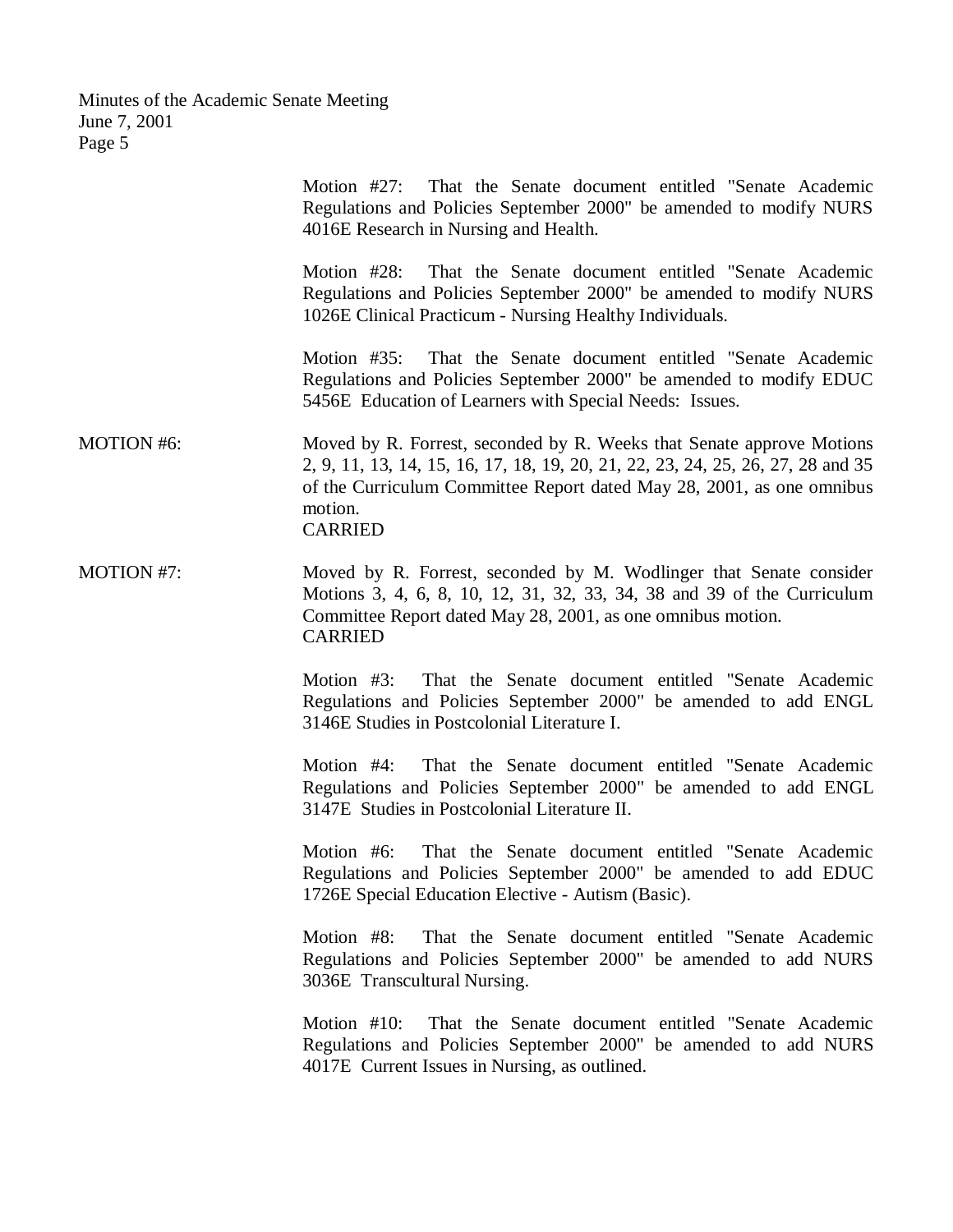Motion #12: That the Senate document entitled "Senate Academic Regulations and Policies September 2000" be amended to add NURS 3006E Nursing Theories, as outlined. Motion #31: That the Senate document entitled "Senate Academic Regulations and Policies September 2000" be amended to add EDUC 5616E Assessment in Special Education. Motion #32: That the Senate document entitled "Senate Academic Regulations and Policies September 2000" be amended to add EDUC 5617E Readings in Special Education. Motion #33: That the Senate document entitled "Senate Academic Regulations and Policies September 2000" be amended to add EDUC 5626E Foundations in Special Education. Motion #34: That the Senate document entitled "Senate Academic Regulations and Policies September 2000" be amended to add EDUC 5627E Practicum in Special Education. Motion #38: That the Senate document entitled "Senate Academic Regulations and Policies September 2000" be amended to add CHEM 2206E, ENSC 3046E, ENSC 3316E and JURI 3436E. Motion #39: That the Senate document entitled "Senate Academic Regulations and Policies September 2000" be amended to add CHEM 2046E Environmental Analytical Chemistry. MOTION #8 Moved by R. Forrest, seconded by R. Weeks that Senate approve Motions 3, 4, 6, 8, 10, 12, 31, 32, 33, 34, 38 and 39 of the Curriculum Committee Report dated May 28, 2001 as one omnibus motion. CARRIED MOTION #9: Moved by R. Forrest, seconded by S. Muhlberger that the Senate document entitled "Senate Academic Regulations and Policies September 2000" be amended to modify the BA4 Combined Major in Philosophy as outlined on pages 9-11 of the UCC report dated May 28, 2001. CARRIED MOTION #10: Moved by R. Forrest, seconded by A. Sparkes that the Senate document entitled "Senate Academic Regulations and Policies September 2000" be amended to modify the 4-year Bachelor of Science Degree in Nursing program, as outlined. CARRIED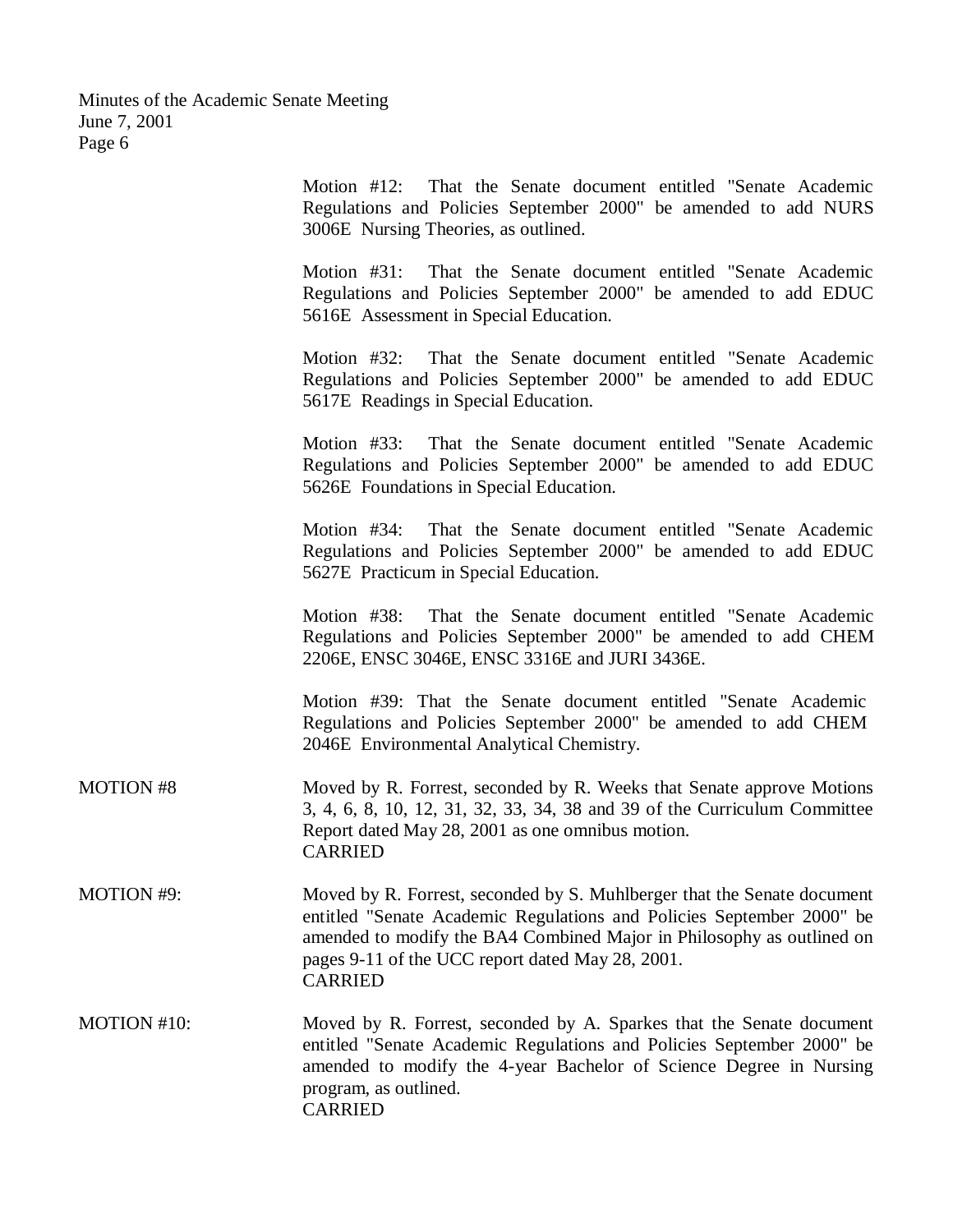| MOTION #11:                      | Moved by R. Forrest, seconded by A. Sparkes that the Senate document<br>entitled "Senate Academic Regulations and Policies September 2000" be<br>amended to state that all NURS courses require a minimum grade of 60%<br>and that all clinical practicum courses be assessed on a satisfactory or<br>unsatisfactory basis.<br><b>CARRIED</b> |
|----------------------------------|-----------------------------------------------------------------------------------------------------------------------------------------------------------------------------------------------------------------------------------------------------------------------------------------------------------------------------------------------|
| MOTION #12:                      | Moved by R. Forrest, seconded by L. Frost that the Senate document<br>entitled "Senate Academic Regulations and Policies September 2000" be<br>amended to add a major in Special Education in the Master of Education<br>degree program as outlined.<br><b>CARRIED</b>                                                                        |
| MOTION #13:                      | Moved by R. Forrest, seconded by H. Langford that the Senate document<br>entitled "Senate Academic Regulations and Policies September 2000" be<br>amended to modify the Environmental Biology and Technology major as<br>outlined on pages 76 - 78 of the UCC report dated May 28, 2001.<br><b>CARRIED</b>                                    |
| MOTION #14:                      | Moved by R. Forrest, seconded by L. Lemisko that Senate consider Motions<br>7 and 37 of the Curriculum Committee Report dated May 28, 2001 as one<br>omnibus motion.<br><b>CARRIED</b>                                                                                                                                                        |
|                                  | That the Senate document entitled "Senate Academic<br>Motion $#7$ :<br>Regulations and Policies September 2000" be amended to delete NURS<br>2007E Legal and Ethical Perspectives and NURS 3036E Promoting<br>Health Through Nutrition.                                                                                                       |
|                                  | That the Senate document entitled "Senate Academic<br>Motion $#37$ :<br>Regulations and Policies September 2000" be amended to delete CHEM<br>2208E, ENSC 3048E, ENSC 3319E and JURI 3438E.                                                                                                                                                   |
| MOTION #15:                      | Moved by R. Forrest, seconded by R. Weeks that Senate approve Motions 7<br>and 37 of the Curriculum Committee Report dated May 28, 2001 as one<br>omnibus motion.<br><b>CARRIED</b>                                                                                                                                                           |
| <b>Student Affairs Committee</b> |                                                                                                                                                                                                                                                                                                                                               |
| MOTION #16:                      | Moved by J. Benard, seconded by E. Mattson that the Report of the Student<br>Affairs Committee dated May 15, 2001 be received.<br><b>CARRIED</b>                                                                                                                                                                                              |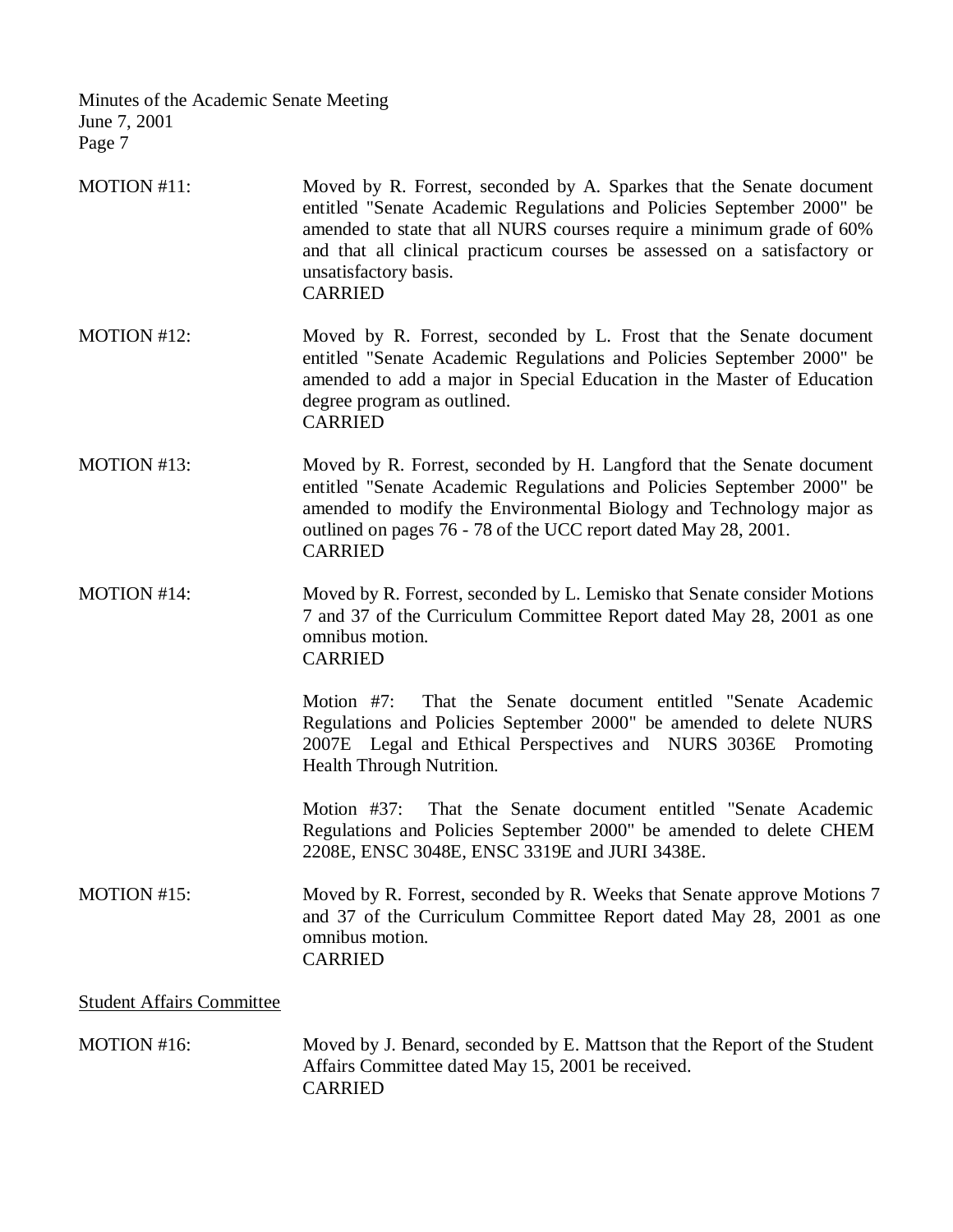- MOTION #17: Moved by J. Benard, seconded by M. Wodlinger that, upon their return, students who have successfully completed studies abroad be eligible for consideration for either scholarships or awards as determined by the Student Affairs Committee.
- MOTION #18: Moved by A. Sparkes, seconded by S. Muhlberger that Motion #17 be referred to the Student Affairs Committee with a report to be presented to Senate at its October meeting. CARRIED

Admissions, Promotions and Petitions Committee

- MOTION #19: Moved by D. Lawrence, seconded by R. Wideman that the Report of the Admissions, Promotions and Petitions Committee dated May 24, 2001 be received. CARRIED
- MOTION #20: Moved by D. Lawrence, seconded by J. Lundy that Senate admit to their respective degrees in-course the students listed in Appendix A who have completed all requirements of their respective degrees and that diplomas for the degrees be awarded. CARRIED
- MOTION #21: Moved by D. Lawrence, seconded by L. Janzen that Senate approve the President's Gold Medals, the Governor General's Academic Medals and the J.W. Trusler Proficiency Award winners for Arts and Science and Education as indicated. CARRIED

#### REPORTS OF REPRESENTATIVES ON OTHER BODIES

Dr. Sparkes provided some summary comments of the previous COU meetings. He noted that the relationship with the ministry had improved, due in part to the lobbying COU has done with the government. He reported that universities received a three-year promise of increased funding for additional students. Dr. Sparkes informed Senate that an internal COU committee was working on issues related to student debt load and the student assistance program. Dr. Sparkes has a copy of the draft report for anyone interested in receiving it. The report will be considered over the summer and addressed at COU in the Fall. Dr. Sparkes commended the President and noted that Dr. Marshall is highly respected among the COU academic colleagues.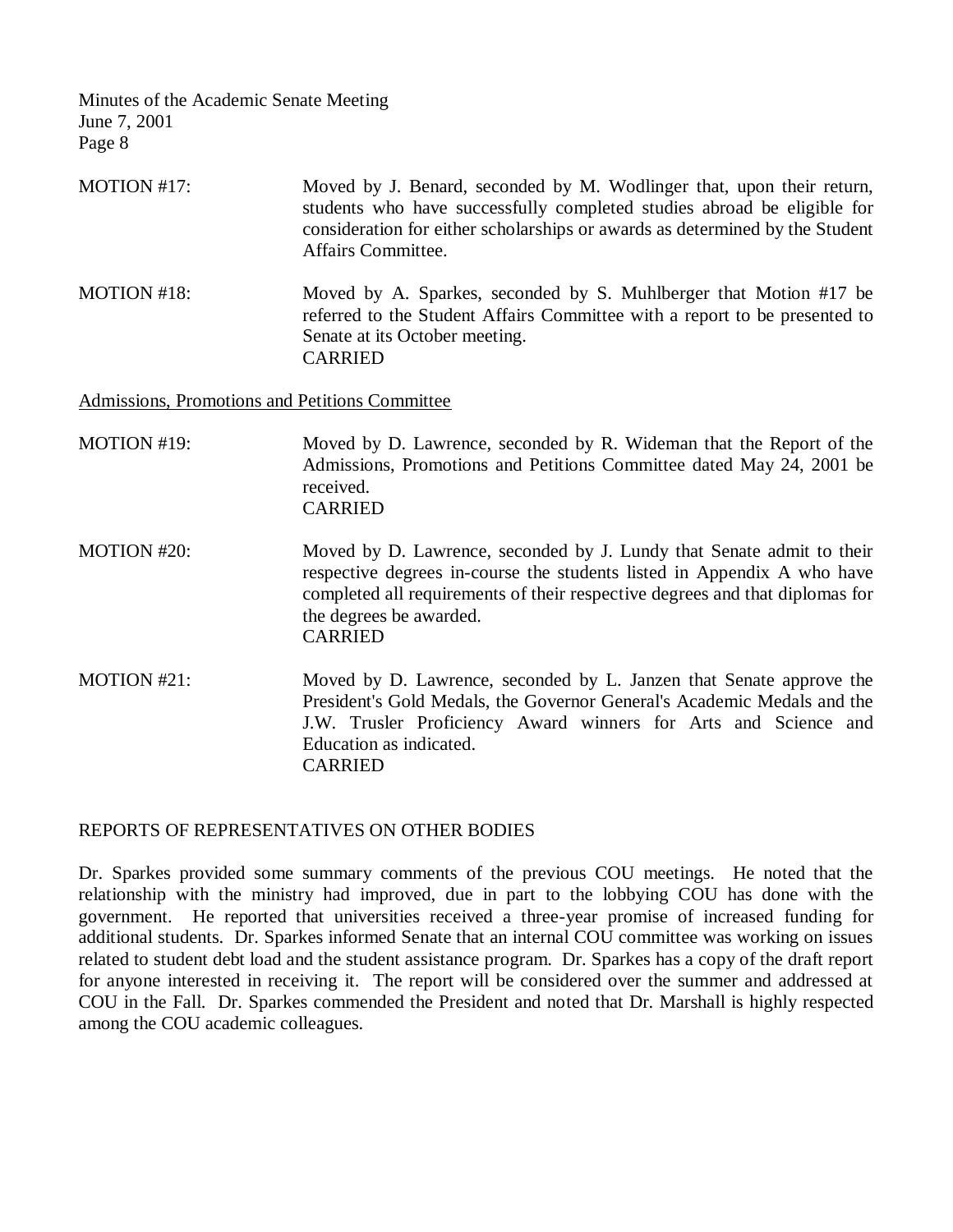## AMENDMENT OF BY-LAWS

MOTION #22: Moved by J. Benard, seconded by E. Mattson that Section 58 of the Senate By-laws be revised by amending the membership of the Research Ethics Committee as follows:

> Three senators from the Arts and Science faculty to be elected Three senators from the Education faculty to be elected Research Coordinator (ex-officio) CARRIED

### OTHER BUSINESS

| MOTION #23: | Moved by S. Muhlberger, seconded by A. Sparkes that Senate elect one senator<br>from the Faculty of Education to serve on the By-laws and Striking Committee and<br>the Research Ethics Committee.<br><b>CARRIED</b> |
|-------------|----------------------------------------------------------------------------------------------------------------------------------------------------------------------------------------------------------------------|
|             | L. Frost nominated J. McIntosh for the By-laws and Striking Committee<br>H. Langford nominated P. Falter for the Research Ethics Committee                                                                           |
| MOTION #24: | Moved by D. Franks, seconded by R. Weeks that nominations cease.<br><b>CARRIED</b>                                                                                                                                   |
|             | Acclaimed: J. McIntosh (By-laws and Striking Committee)<br>P. Falter (Research Ethics Committee)                                                                                                                     |
| MOTION #25: | Moved by R. Common, seconded by L. Janzen that the Report of the Senate<br>Education Selection Committee dated May 28, 2001 be received as amended.<br><b>CARRIED</b>                                                |
| MOTION #26: | Moved by R. Forrest, seconded by J. Baffoe that the Faculty of Arts and Science<br>Grading Standards and Practices Policies, as outlined in the document dated May<br>2001, be received.<br><b>CARRIED</b>           |
| MOTION #27: | Moved by R. Forrest, seconded by L. Janzen that Senate approve the Faculty of<br>Arts and Science Grading Standards and Practices Policies as outlined in the<br>document dated May 2001.                            |
|             | The following senators requested that their opposition to Motion #27 be officially<br>recorded: W. Blair, D. Lawrence, M. Saari, W. Young<br>Senator Williams asked that his support of the motion be recorded.      |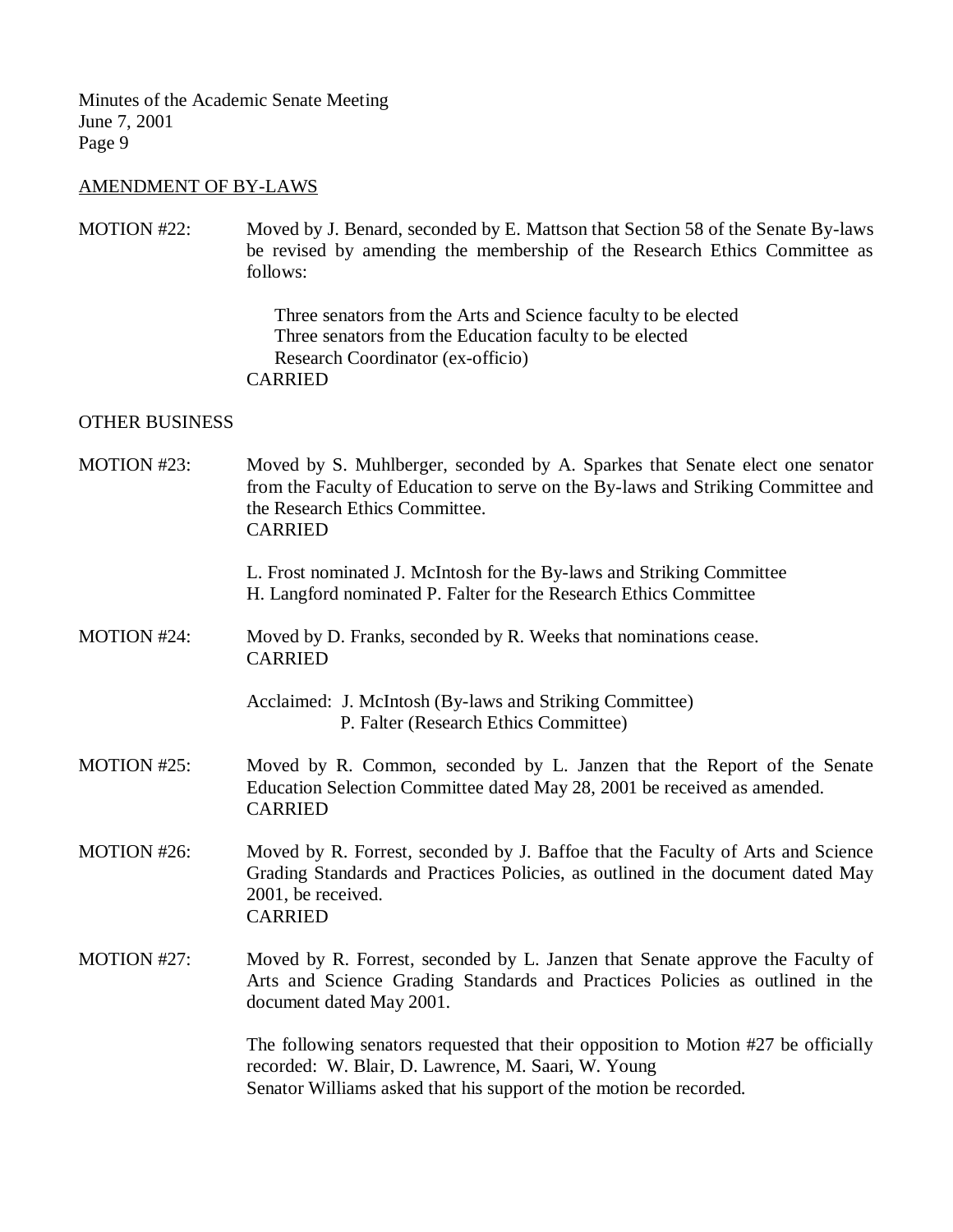| MOTION #28:         | Moved by S. Muhlberger, seconded by D. Marshall that #11 be removed from the<br>Grading Standards and Practices Policies document.<br><b>DEFEATED</b>                                                                                                |
|---------------------|------------------------------------------------------------------------------------------------------------------------------------------------------------------------------------------------------------------------------------------------------|
|                     | For:<br>6<br>Against<br>12<br>Abstentions<br>12                                                                                                                                                                                                      |
| MOTION #29:         | Moved by M. Saari, seconded by S. Muhlberger that Motion #27 be referred back<br>to the Arts and Science Council.<br><b>CARRIED</b>                                                                                                                  |
| MOTION #30          | Moved by S. Muhlberger, seconded by A. Sparkes that Senate discharge the non-<br>standing Senate committees including Senate and Dean's Search Committees and<br>Selection Committees for 2000-2001 as identified in the Agenda:                     |
|                     | Senate Selection Committee for the tenure track position in Language and Literacy<br>Education Selection Committee for the tenure track position in Physical Education<br>and Health                                                                 |
|                     | Education Selection Committee for the tenure track position in Computer<br>Education                                                                                                                                                                 |
|                     | Education Selection Committee for the tenure track position in Curriculum<br>Development and Evaluation                                                                                                                                              |
|                     | Education Selection Committee for the tenure track position in I/S English<br>Education Selection Committee for the tenure track position in Science<br>Education Selection Committee for the tenure track position in Foundations<br><b>CARRIED</b> |
| <b>NEW BUSINESS</b> |                                                                                                                                                                                                                                                      |
| MOTION #31:         | Moved by S. Muhlberger, seconded by M. Saari that Senate consider receipt of the<br>APT Report dated June 1, 2001.<br><b>CARRIED</b>                                                                                                                 |
| MOTION #32:         | Moved by S. Muhlberger, seconded by M. Saari that the Report of the APT<br>Committee dated June 1, 2001 be received.<br><b>CARRIED</b>                                                                                                               |
| MOTION #33:         | Moved by R. Forrest, seconded by J. Mroczkowski that Senate consider receipt of<br>the Report of the Academic Planning Committee dated June 6, 2001.<br><b>CARRIED</b>                                                                               |
| MOTION #34:         | Moved by R. Forrest, seconded by J. Mroczkowski that the Report of the Academic<br>Planning Committee dated June 6, 2001 be received.<br><b>CARRIED</b>                                                                                              |